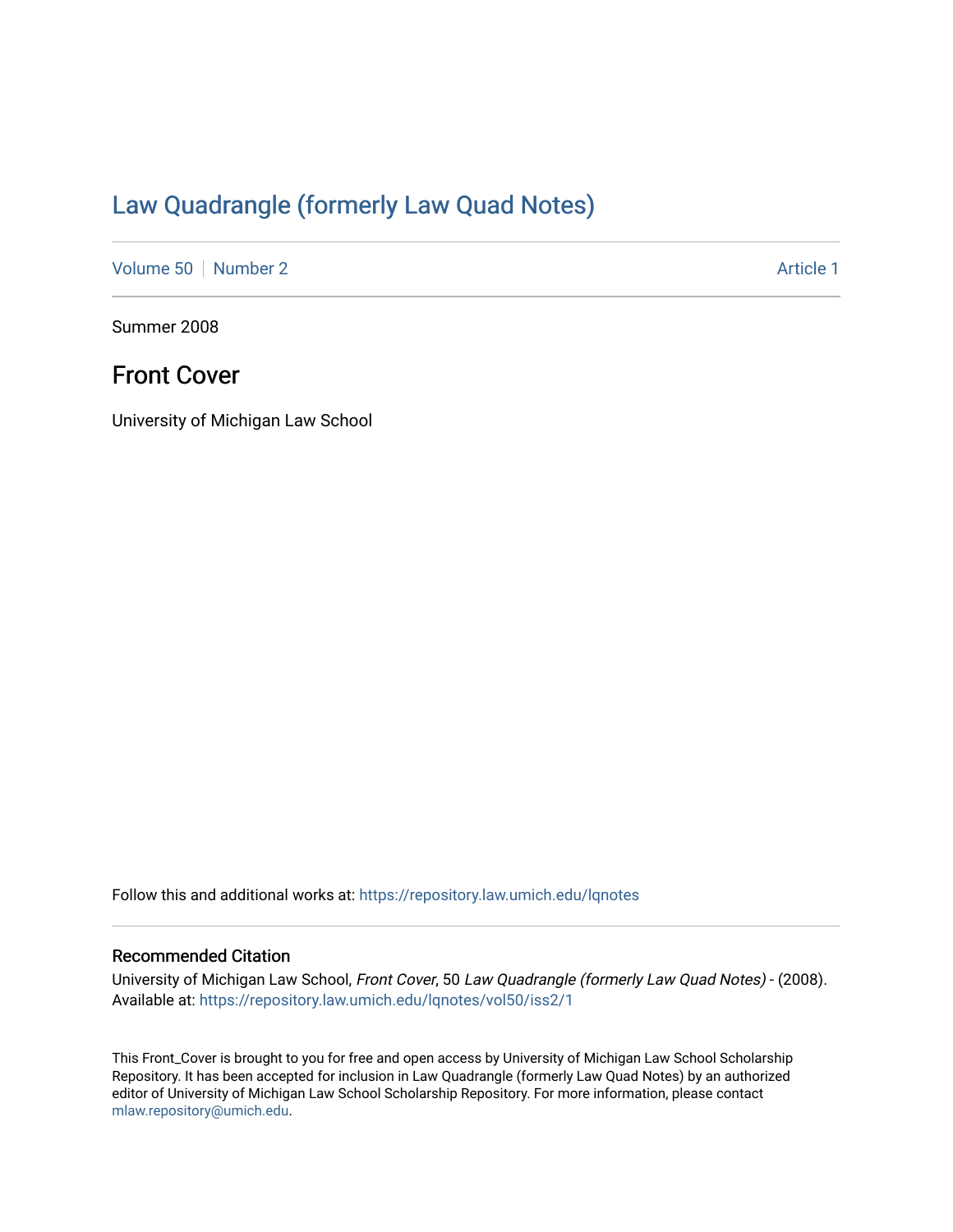# LAWQUADRANGLENOTES

#### **5 0 . 2 • S U M M E R • 2 0 0 8 0**

*Jeffrey Fisher, '97: Approaching the nation's highest bench*

*Michigan Law launches facilities expansion project Federalist Society holds national student conference at Michigan Law*

*Judging alumni by their book covers*

*Looking again at the Geneva Conventions*

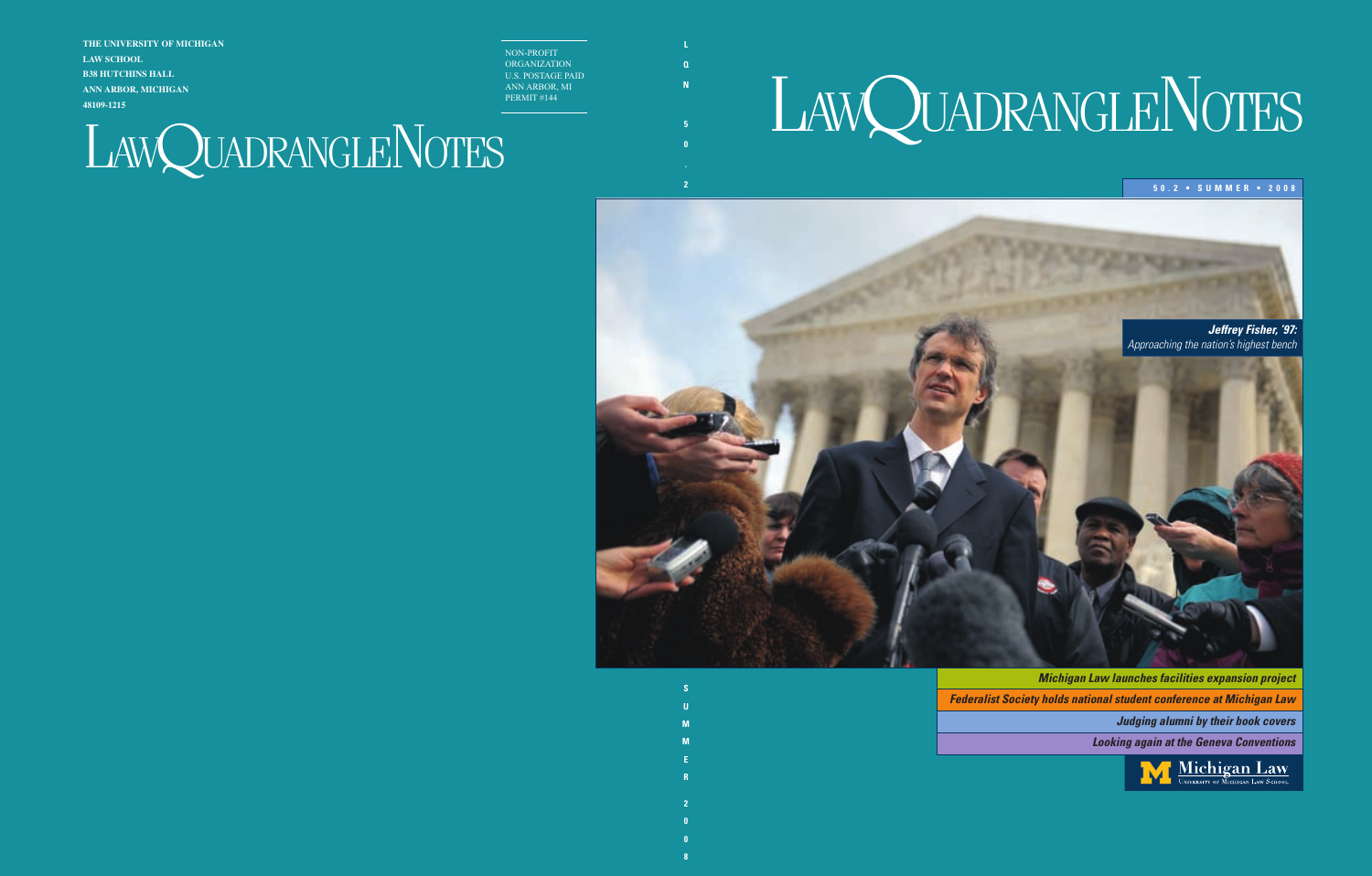

The University of Michigan Law School Volume 50, Number 2 SUMMER 2008

On the cover: Jeffrey L. Fisher, '97, answers reporters' questions about his appearance before the U.S. Supreme Court last winter to argue for damages for victims of the Exxon-Valdez oil spill in 1989. (Photo by Tim Sloan/AFP/Getty Image).

Copyright © 2008 The Regents of the University of Michigan. All rights reserved. Law Quadrangle Notes (USPA #144) is issued by the University of Michigan Law School. Postage paid at Ann Arbor, Michigan. Publication office: *Law Quadrangle Notes*, University of Michigan Law School, Ann Arbor, MI 48109-1215. Published two times a year.

Postmaster, send address changes to: Editor, *Law Quadrangle Notes* University of Michigan Law School B38 Hutchins Hall Ann Arbor, MI 48109-1215

Editor/Writer: Tom Rogers

Writers: Shannon Cook; Becky Freligh; John P. Masson; Jeff Mortimer; Richard W. Pogue, '53; Mathias Reimann, LL.M. '83

Director of Publications: Lisa Mitchell-Yellin

Art Director: Laura Jarvis

Design: Dennis Liske, Phoenix Press Inc., Laura Jarvis

Photo credits: Peter Aaron/Esto, Washington University; Bryan Becker, Duke University and UVA Special Collections; Jay Dotson, University of Washington; Gregory Fox Photography; Sam Hollenshead Photography; Michael Johnson, Stanford University; John P. Masson; Tim Sloan/AFP/Getty Images; University Photo Services (Scott Galvin, Lin Jones)

The University of Michigan, as an equal opportunity/ affirmative action employer, complies with all applicable federal and state laws regarding nondiscrimination and affirmative action, including Title IX of the Education Amendments of 1972 and Section 504 of the Rehabilitation Act of 1973. The University of Michigan is committed to a policy of nondiscrimination and equal opportunity for all persons regardless of race, sex, color, religion, creed, national origin or ancestry, age, marital status, sexual orientation, gender identity, gender expression, disability, or Vietnam-era veteran status in employment, educational programs and activities, and admissions. Inquiries or complaints may be addressed to the Senior Director for Institutional Equity and Title IX/Section 504 Coordinator, Office of Institutional Equity, 2072 Administrative Services Building, Ann Arbor, Michigan 48109-1432, 734.763.0235, TTY 734.647.1388. For other University of Michigan information call 734.764.1817.

The Regents of the University of Michigan Julia Donovan Darlow, Ann Arbor Laurence B. Deitch, Bingham Farms Olivia P. Maynard, Goodrich Rebecca McGowan, Ann Arbor Andrea Fischer Newman, Ann Arbor Andrew C. Richner, Grosse Pointe Park S. Martin Taylor, Grosse Pointe Farms Katherine E. White, Ann Arbor Mary Sue Coleman (ex officio)

#### **If you are a Law School graduate, please send your change of address to:**

Law School Development and Alumni Relations 109 East Madison Suite 3000 Ann Arbor, MI 48104-2973 Phone: 734.615.4500 Fax: 734.615.4539 E-mail: jteichow@umich.edu

**Non-alumni readers and others should address:**

Editor *Law Quadrangle Notes* B38 Hutchins Hall Ann Arbor, MI 48109-1215 Fax: 734.615.4277 E-mail: For Class Notes – LQNClassNotes@umich.edu For other communications: LQNGeneral@umich.edu

#### **www.law.umich.edu**